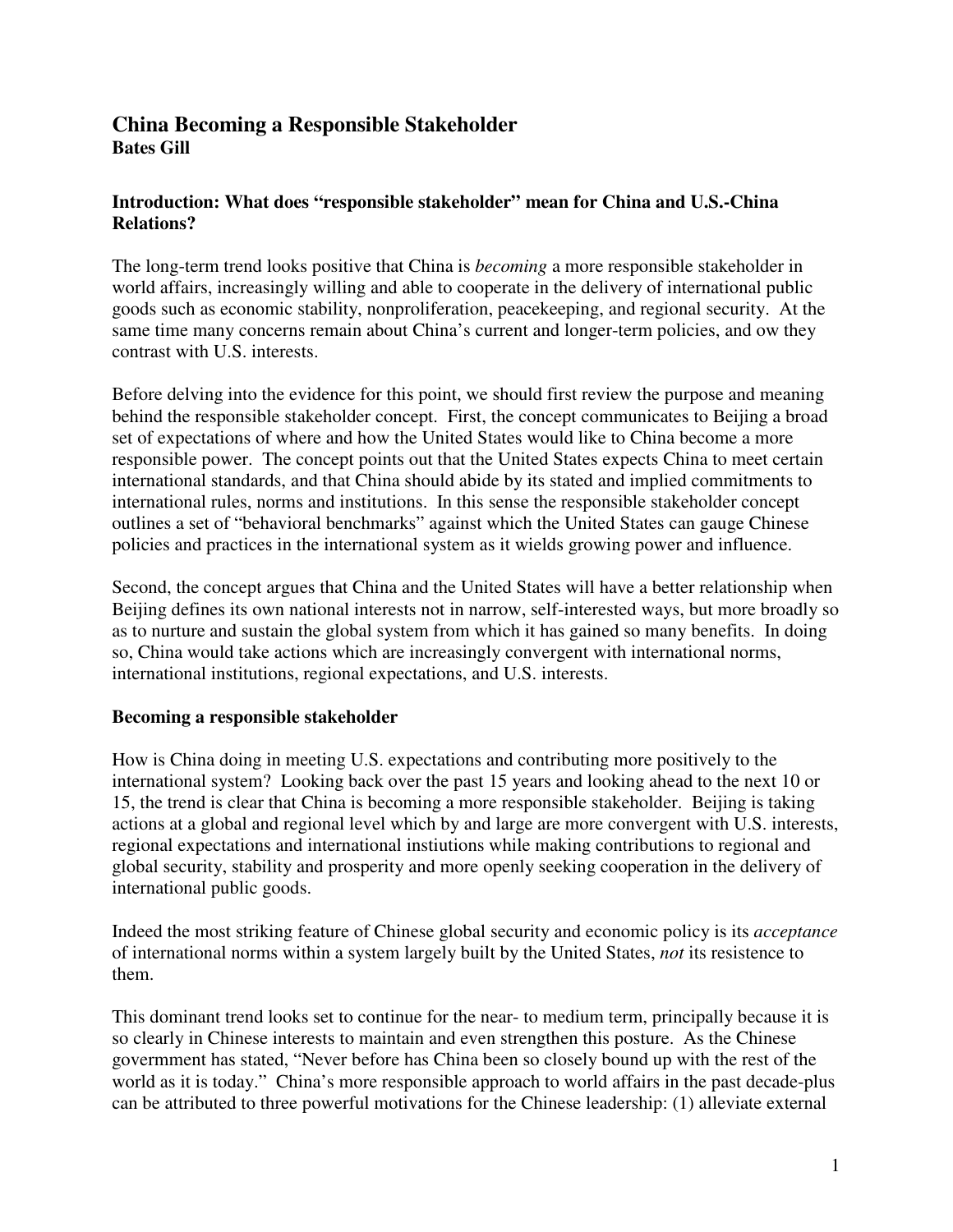tensions in order to better address domestic challenges; (2) reassure neighbors about a growing China's peaceful intentions and defuse the emergence of soft containment or other counterbalancing against China; and (3) work to balance, but not confront, the United States. These drivers are likely to shape Chinese foreign and security policy for the near- to mediumterm as well.

Where do we see this more responsible approach in action, and where is do we need to see much more? Here are some briefly described developments, both positive and negative:

**Non-proliferation/Counter-proliferation:** China has dramatically reducted its weapons of mass destruction (WMD)-related exports since the mid-1990s as the scope, frequency and technical content of China's WMD-related exports have narrowed and declined. China has cut off of most of its sensitive exports to Iran (nuclear cooperation/cruise missile exports) and introduced and implemented domestic export control systems and regulations which cover nuclear-, chem/bio-, missile-, and conventional- related weapons. It has signed on to and adhered to nearly every major international arms control treaty (Nuclear Nonproliferation Treaty, Comprehensive Test Ban Treaty, Chemical Weapons Convention) and became member (along with the United States) of major supply-side denial cartels such as Zangger Committee, Nuclear Suppliers Group, and Australia Group. Beijing has worked with the United States and others to resolve the nuclear weapons-related challenges posed by countries such as North Korea and Iran. China has backed off its vocal opposition to American missile defense plans. China has been a cooperative partner in the Container Security Initiative (CSI), an international effort led by the United States to prevent the shipment of dangerous materials, especially nuclear-related devices, onto American shores. And, while it is not a formal member of the Proliferation Security Initiative, China has also taken action consistent with U.S.-led plan to prevent sensitive weapons and materials fropm reaching the hands of terrorists.

However, some concerns persist, particularly regarding continued sensitive exports to Iran (missile-related) and Pakistan (nuclear- and missile-related). China's own military build up, particularly its strategic arsenal, while still comparatively modest, nonetheless raises important concerns for U.S. interests as well.

**Asian security:** Recent years have witnessed an active increase in Chinese participation in and even creation of a wide range of multilateral and bilateral security dialogues, confidence- and security-building measures, and military-to-military diplomacy. Many of these measures have made a direct contribution to stabilizing relations between China and its Asian neighbors while contributing to greater stability and improved economic prospects in the region. China today is much more active in the Association of Southeast Asian Nations (ASEAN) Regional Forum (ARF), including hosting of numerous confidence-building conferences for the membership. China took an active role in the creation of Shanghai Cooperation Organization, including the implementation of Organization for Security and Confidence in Europe (OSCE)-like measures to demarcate and disarm disputed border regions, undertake joint military exercises, and engage in full range of political, economic, security, educational, and cultural exchanges with Central Asian neighbors. China has likewise invested heavily in the success of the Six Party Talks on Korean peninsula security and taken a leading role in nudging that process in positive directions.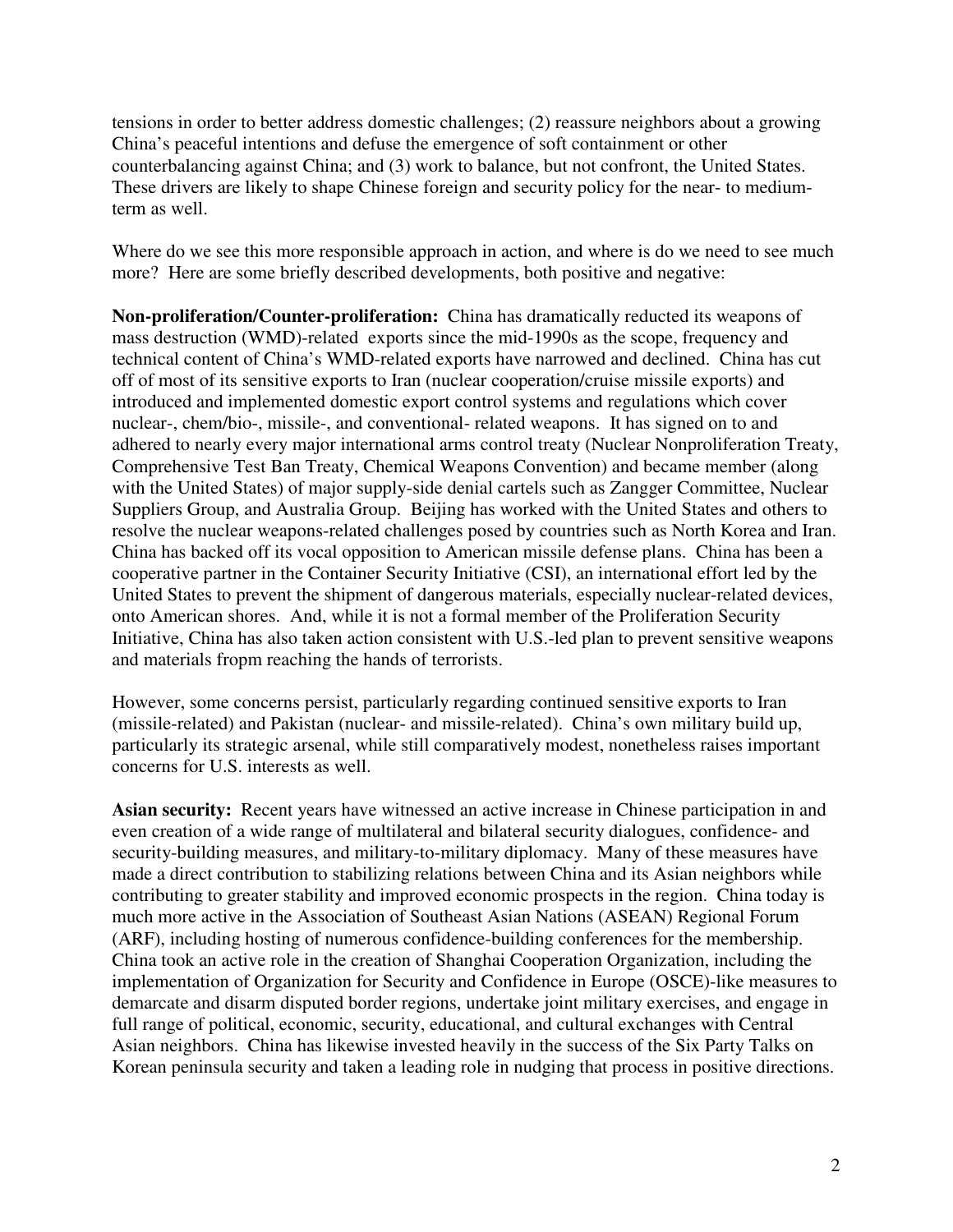Embrace of these security dialogues and confidence building measures should be welcomed. However, the degree to which China seeks to block the United States out of regional security mechanisms is an area of concern. Most importantly, China's military approach to resolving its differences with Taiwan is not conducive to regional stability and certainly not to China's insistence that it intends to "peacefully rise" in the region.

**Energy security:** On energy security, Beijing has increasingly come to recognize the foolhardiness of a mercantilist approach, and today depends almost entirely on the international marketplace for the comparatively small percentage of its total energy needs which it imports. As late as 2000, eventhough China accounted for 10 percent of global energy demand, China was able to meet around 95 percent of its energy needs through domestic sources. Today, China accounts for 15 percent of global energy demand, and must increasingly rely on a diversity of foreign sources of energy supply, especially oil. In a modern-day version of bringing coals to Newcastle, China actually imported coal in 2006-2007, in spite of the fact that it holds what are believed to be the world's largest coal reserves. China today is the world's second largest consumer of energy (the United States, with about a quarter of China's population, is by far the largest energy-consuming country on the planet) and is or soon will be the world's largest emitter of greenhouse gases, surpassing the United States.

At the same time it is important to recognize the China remains far less energy dependent on foreign sources than other major economies such as the United States, Japan, and the major European economies. Only about 12 to 15 percent of China's energy needs are met by foreign sources. Beijing looks to keep its energy dependence at around this level by introducing efficiencies, restraining the growth of energy-intensive industry, and diversifying sources of domestic supply such as nuclear, hydropower, and other renewables, as well as expanding exploration for new domestic sources of oil and gas.

China's increasing demand for energy to fuel its economic growth leaves the country with little choice but to integrate as fully as possible in the global energy market. Moreover, as it does not command the political or military resources to protect or when necessary enforce access to energy supplies, it is all the more compelled to use economic means and rely on the international marketplace for its needs.

There remain continuing concerns that China may pursue a more mercantilist policy which would leverage its economic clout to "lock up" energy supplies. Where China's energy policies raise the greatest concerns about its role as a responsible stakeholder have more to do with energy use and its contribution to global climate change. Because of its heavy reliance on domestic supplies of coal, and because of energy-intensive industry accounts for the overwhelming share of China's energy consumption (about 70 percent of China's final energy consumption is accounted for by industry), China will soon become the world's largest contributor to greenhouse gases.

While there is much more work to be done on this front, China has taken steps both domestically and internationally to contribute in a more responsible way to reducing its impact on climate change. China is a member of the Asia-Pacific Partnership for Clean Development and Climate (initiated in January 2006) along with Australia, India, Japan, South Korea, and the United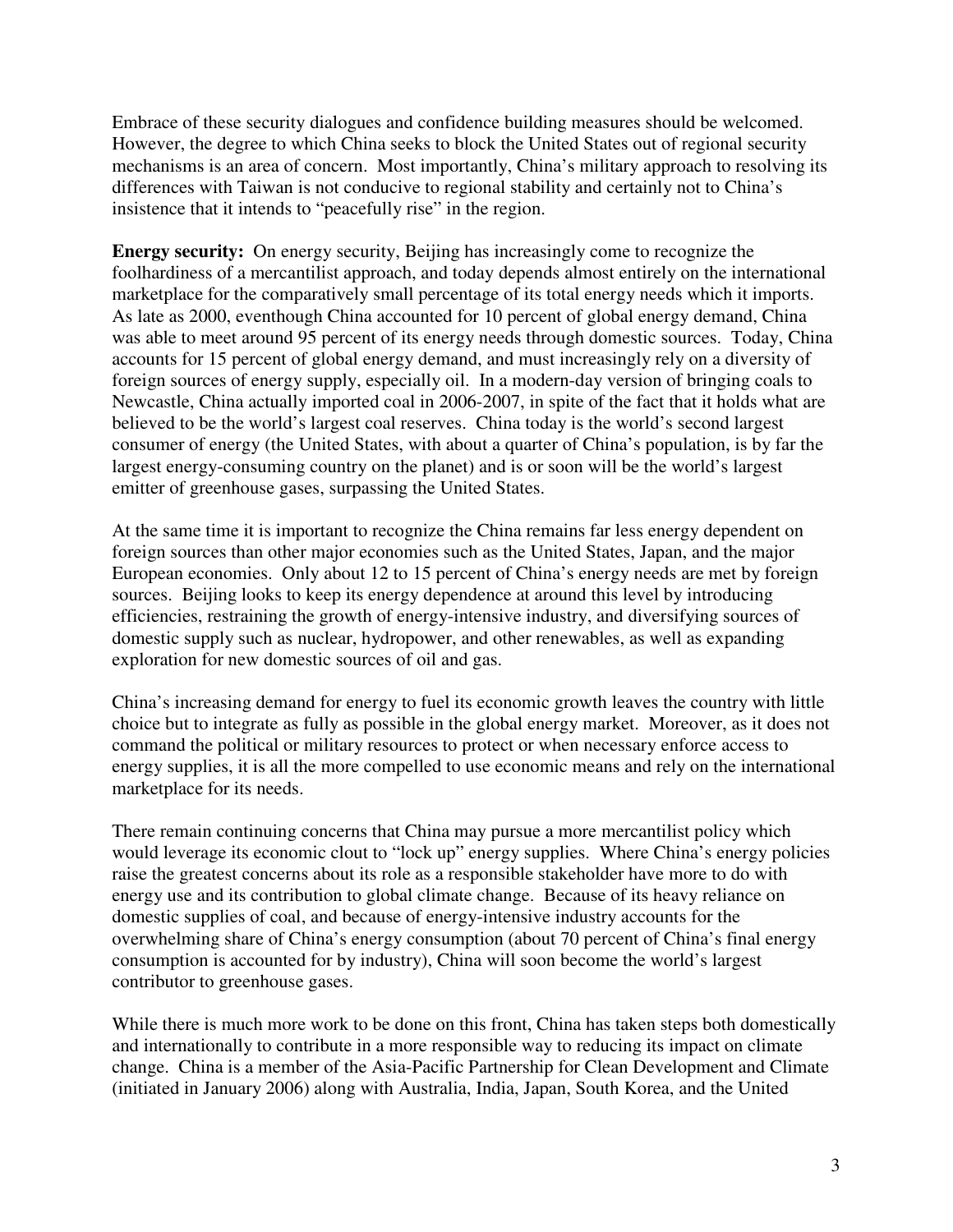States. China is also a member of the Methane to Markets Partnership, a multilateral effort initiated by the U.S. Environmental Protection Agency in 2004 consisting of 18 countries. China participates alongside the United States in numerous other multilateral partnerships aimed at cooperatively addressing the challenges of energy security and climate change.

**Economic development and assistance within and beyond Asia**: China has long provided aid to the developing world, beginning from the earliest years of the People's Republic. More recently, China has begun to shift from a net recipient of foreign aid to a net donor and has been expanding the quantitity and quality of both its development aid as well as its humanitarian assistance. China announced in 2006 its intention to establish a \$5 billion Africa Development Fund to encourage Chinese investment on the continent. China has in recent years pledged to offer duty-free treatment to African exports, and written off some \$2 billion in debt to over 30 African countries. According to a World Bank study in 2006, *Africa's Silk Road,* China's Export-Import Bank has provided an accumulated total of some \$12.5 billion for infrastructural development alone.

The Beijing Action Plan coming out of the 2006 Forum on China-Africa Cooperation pledges a significant increase in Chinese aid to Africa: providing hundreds of Chinese experts in arigriculture, health and other fields; doubling of aid to Africa by 2009; doubling the number of fellowships to 4,000 forAfrican students attending Chinese universities; canceling interest-free government loans which became due in 2005 for the most heavily indebted and least developed African countries; training 15,000 African professionals by 2009; building 30 hospitals and 30 anti-malarial demonstration clinics, while providing RMB 300 million (about \$37.5 million) worth of anti-malarial medicines.

However, while this shift toward becoming a greater donor is largely welcomed many in the international community are concerrned over the relative opacity of China's foreign aid, and its "no strings" nature which does not tie the aid to improvements in accountability or good governance in the recipient country. The World Bank and the Africa Development Bank are worried that Chinese commercial loans to the developing world, particularly to countries that are not in a position to take on more debt, is not helpful.

**Peace-keeping and enforcement:** Again, China's record is interesting and increasingly constructive, though with some limits and concerns. China has significantly ramped up its contributions to United Nations peacekeeping activities by nearly 20-fold in the past 8 years, moving from about 50 to 60 observers per year in 1999, to around over 1,800 troops, military observers, and civilian police deployed in 12 blue helmet missions around the world (as of May 2007). In doing so, China has risen from about  $45<sup>th</sup>$  to the  $12<sup>th</sup>$  leading contributor to United Nations peacekeeping missions. Until the large French contingent was sent to Lebanon last September under the U.N. flag, China was for several years the leading contributor of peacekeeping among the Permanent-5 members of the U.N. Security Council, and was a greater contributor to U.N. missions than any member of the North Atlantic Treaty Organization (NATO). China has indicated its willingness to provide a large contingent of some 1,000 troops to Lebanon, to expand its existing contribution to United Nations forces in southern Sudan, and to contribute significant numbers to any United Nations mission which can be deployed to the troubled Darfur region under the auspices of the Annan Plan.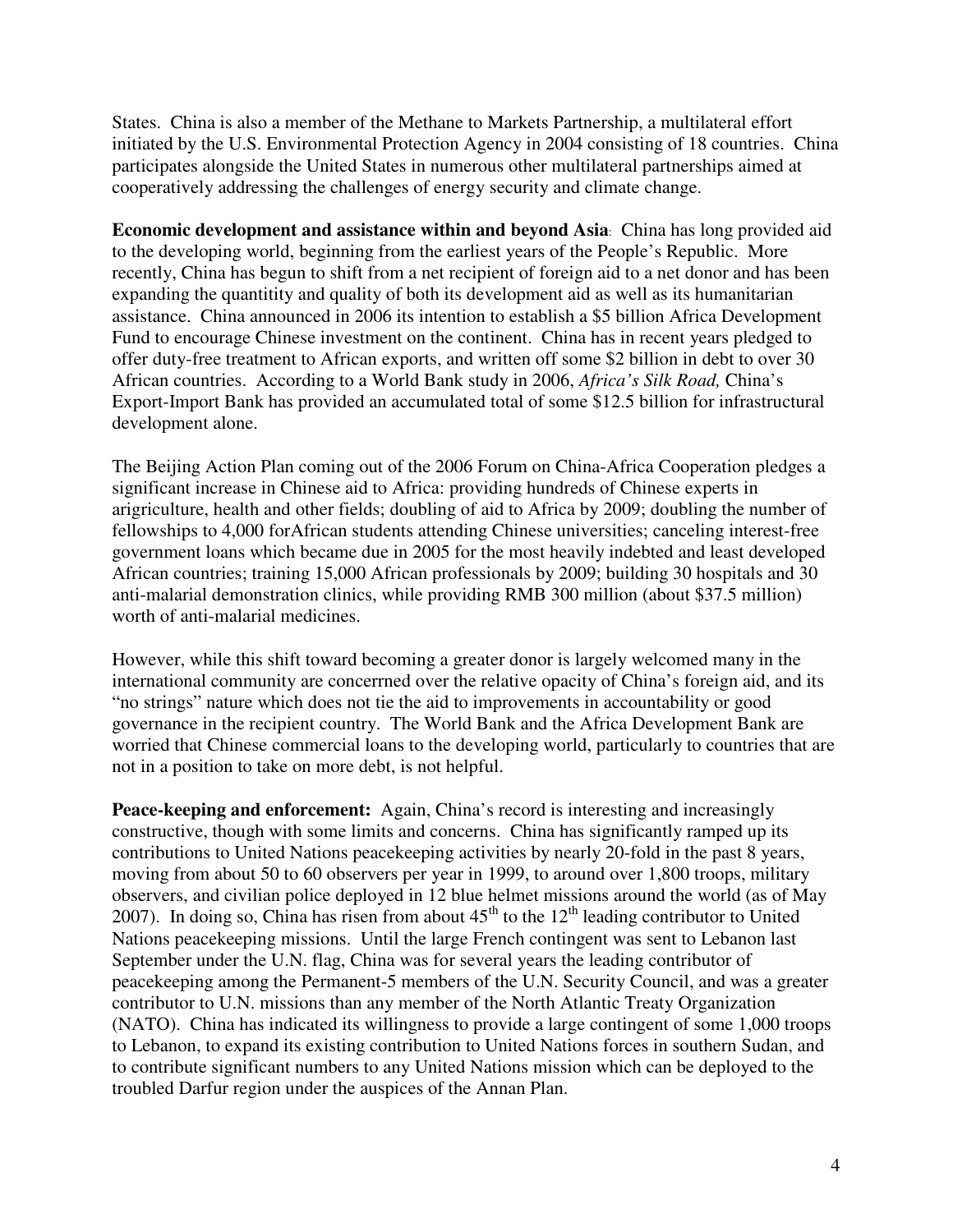In recent years, China has also offered support to United Nations "Chapter 7" missions which authorize the use of "all necessary measures" (including the use of force) to fulfill the intervention mandate, even in cases when the intervention would not be carried out under the United Nations flag. This was the case in support of the Australia-Thailand led force to intervene in East Timor (known as the Interim Force in East Timor, or INTERFET), and the case when a United Nations peacekeeping mission was sent to East Timor (U.N. Transitional Administration in East Timor, UNTAET). It was also the case when China supported U.N. Security Council Resolution 1368 which blessed the U.S.-led intervention into Afghanistan in 2001. In other key steps, China also took part in the unanimous vote on Security Council Resolution 1441 in November 2002, which found Iraq in "material breach" of its disarmament obligations, recalled past resolutions that authorized certain member states to use "all necessary means" to enforce previous resolutions concerning Iraqi compliance aimed at "restoring international peace and security in that area," and reminded Iraq it would face "serious consequences as a result of its continued violations of its obligations."

However, there are limits to China's contributions to or other support for peacekeeping and other forms of military intervention in unstable areas. Most of China's peackekeeping activities focus on reconstruction and medical care. Its civilian police have been engaged in some anti-riot activity in Haiti. But thus far Chinese soldiers and police involved in United Nations peacekeeping have not engaged in "peace enforcement." Given the typical reluctance of United Nations members generally to support active military intervention and peace enforcement missions under the United Nations flag, China's peacekeepers are unlikely to be engaged in combat. Moreover, Beijing will not likely offer active political support, let alone offer up soldiers, under circumstances where sovereign governments openly oppose the intervention of United Nations forces.

**The maintenance of an open, rules-based trading system:** China's overall embrace of globalization, openness to trade, and its remarkable economic success impacts the world economy in numerous positive ways. Joining and largely adhering to the World Trade Organization is an enormous step forward in placing China within the open and rules-based trading system. As a result, China has become one of the world's top engines for global economic growth.

Compared to other developing world economies, China's average import tariff rate is low. Total trade as a percentage of GDP – another critical indicator of the openness of a country's economy – is a remarkable 65 percent. The ratio of China's imports to gross domestic product (GDP) is very high at around 30 percent (in 2005), another indicator of China's economic openness: that ratio is twice as high as that of the United States and three times as high as that of Japan. In 2005, China accounted for 12 percent of global economic growth. China's open economy has benefited the United States as well: U.S. exports to China grew by 160 percent for the period 2000-2005, accounting for no less that 25 percent of U.S. export expansion during that period; meanwhile, American exports to the rest of the world grew on average by 10 percent during that period.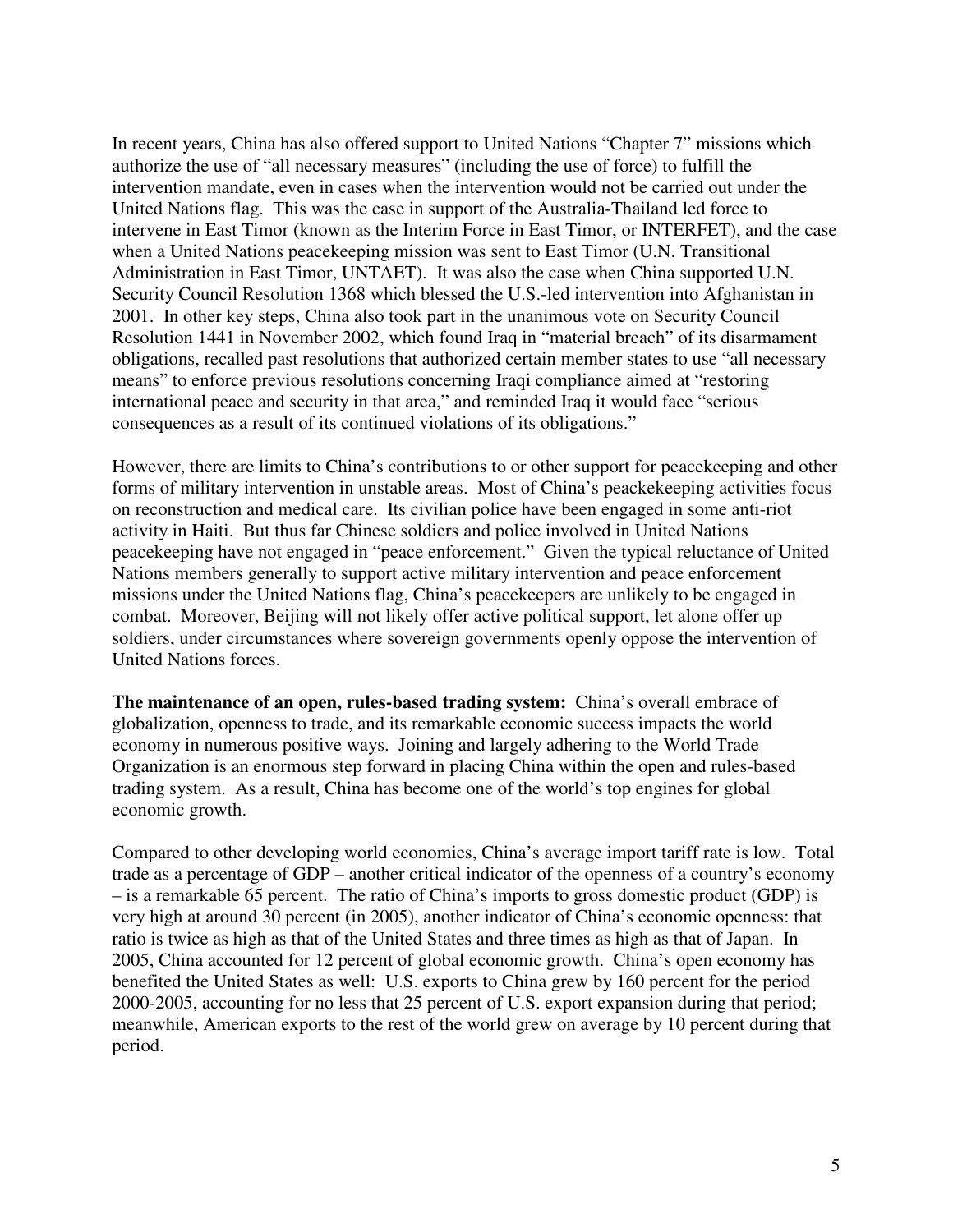China is also open to investors and has been first or second (with the United States) as the most popular recipient of foreign direct investment since the early 2000s. China continues to lower barriers to all sorts of inward and outward investment. The recent U.S.-China Strategic Economic Dialogue saw continued willingness on China's part to gradually liberalize various service sectors, especially its financial services sector, by allowing U.S. and foreign companies to invest in them.

China's deepening integration into the world economy has driven prices down for labor-intensive goods, an overall boon for consumers around the world, including in the United States. For the United States, because of China's low-cost, high-quality exports and its rapidly expanding domestic market for American exports, the United States is on balance about \$70 billion richer every year as a result of trade with China. At the same time, China's spectacular growth has driven global demand in extractive industries, raw materials exports from crude oil to concrete, agricultural products, high-tech goods, and services, sending prices for these goods and services higher.

However, questions arise about China as unfair competitor. Manufacturing sectors in the United States – such as apparel, footware, and furniture – are adversely affected but China's success in these sectors. China's government – from subsidized loans to currency controls – still maintains a powerful interventionist influence which runs counter to market forces. Principal among these concerns for the United States and others is the undervaluation of the Chinese currency, continued barriers to entry in China's services industry, and rampant intellectual property rights violations, all of which undermine China's role as a responsible stakeholder in global economic affairs.

**Human rights:** On questions of human rights, and particularly Beijing support for abusive governments around the world, China's hoped-for acceptance as a "responsible great power" falters most. While Beijing has taken some positive steps consistent with global norms, regional expectations, international institutions, and U.S. interests, it still lags behind on these fronts. Positive steps have included recent support for the Annan Plan for a more robust African Union force to quell the violence in Darfur. In the past year, Beijing has placed greater pressures on the government in Khartoum to comply with the will of the international community. During his high-profile visit to Africa, including Sudan, in early 2007, Hu Jintao publicly called for the Sudanese government to take measures to protect its citizens. Beijing also appointed a special envoy to monitor the Darfur crisis, and has agreed to deploy Chinese troops as part of a joint United Nations-African Union force in the troubled region.

However, China's jealous protections for noninterference in the internal affairs of sovereign states often puts it at odds with the United States and other major players in the international community, particularly those in the West. Close and supportive relations with countries such as Burma and Zimbabwe, while coming under some reconsideration in Beijing, are not consistent with the responsible stakeholder concept.

China's domestic record on human rights – especially regarding political, religious, and press freedoms – remains problematic and in some cases deeply troubling and appaling to Americans and much of the world. Domestic behavior and international credibility cannot be readily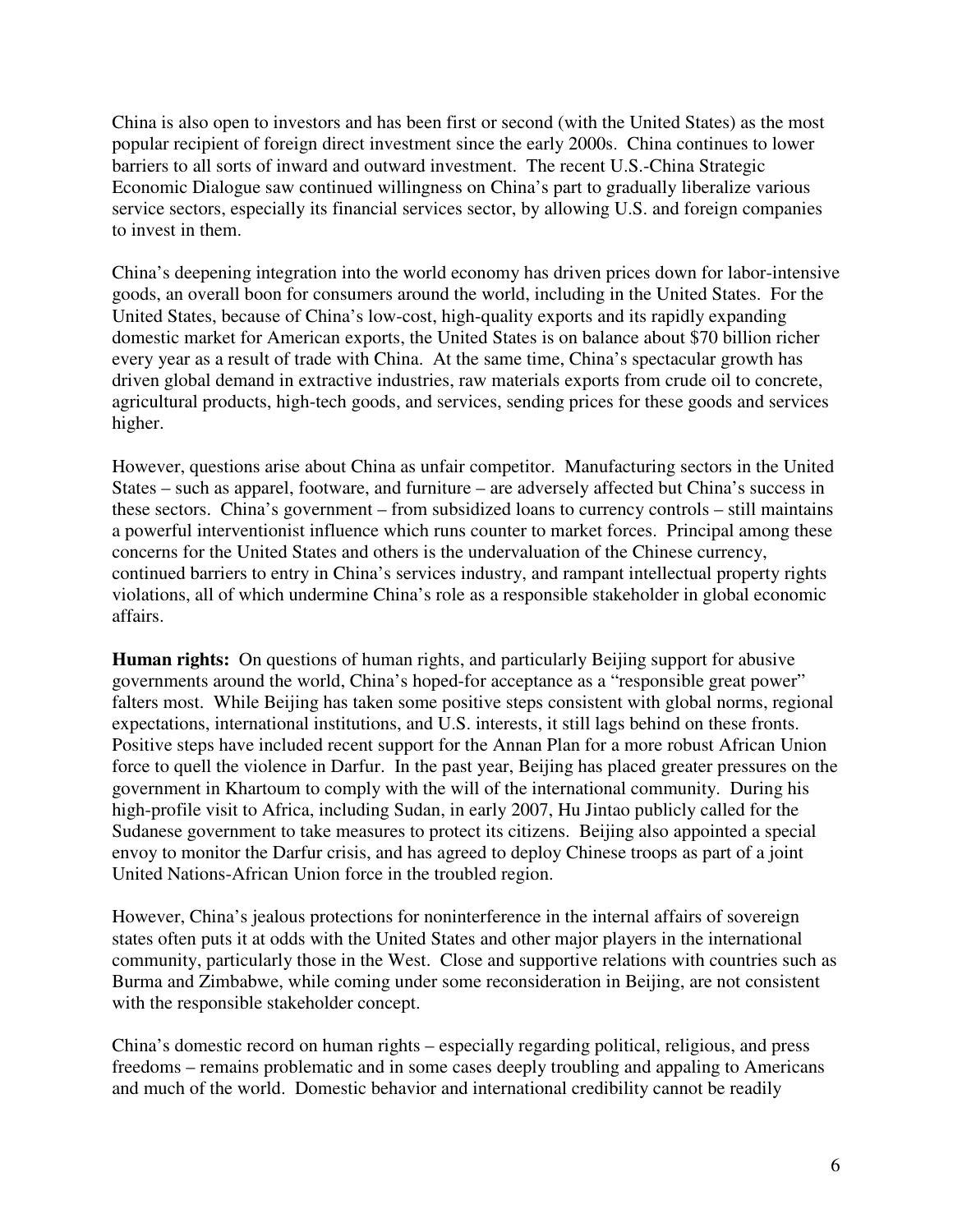separated or neatly quarantined one from the other. It will be difficult for Beijing to be accepted as a responsible stakeholder – or for outside observers to believe that egregious policies at home are not reflected abroad – as long as political and civil freedoms are severely restricted in China.

## **The U.S. response and future U.S.-China relations**

It is clearly in the interests of the United States to deepen and sustain these positive trends while moderating and hopefully changing the negative in a more positive direction. American strategy can – and must – respond to China's emergence in a way that assures regional and global stability, realizes the greatest possible economic benefit, averts worst-case outcomes from China's socioeconomic transformation, and increasingly integrates the country as a partner – or at least not an active opponent –in achieving a prosperous and stable world order. To achieve these important aims, the United States already takes, should continue to take, and should further strengthen measures which encourage China to become a more responsible stakeholder in international affairs. In doing so, however, Washington should be cognizant of the constraints on American influence, but not allow that to become an excuse for inaction. This is a tall order, but America's strategic interests depend on such outcomes. How to realize them?

First, where an international consensus on a particular issue is clear, Beijing has tended to become more supportive of it – or at least acquiesce to it. By and large, Beijing does not wish to be seen as an outlier on critical global and regional issues. Hence, a critical part of gaining China's cooperation as a responsible stakeholder will continue to depend in the future on the United States taking the lead to forge broad international support to shape Chinese policies in a positive direction. This approach has worked well on such questions as nonproliferation, multilateral security mechanisms and other confidence- and security-building measures, addressing problems of unstable or failing regimes, counterterrorism, and encouraging more positive Chinese policies in Africa.

Second, Beijing's choices to take more positive measures will first and foremost derive from its own realization that it is in Chinese interests to do so. Hence, an effective U.S. policy must make a convincing case that China's commitment to becoming a more responsible stakeholder is not only in U.S. interests, but is equally or even more so in China's interests. This appears to be China's understanding as it recognizes the value of multilateral security and confidence-building measures, puts greater pressures on governments where it has influence to comply with the will of the international community – such as with North Korea – and to more openly seek cooperation in the delivery of international public goods such as peacekeeping and economic benefits.

Third, Washington must devote the time and resources within the policymaking process to research, understand, and recognize what has worked in the past, what has not, and what is likely to work in the future in drawing China closer to assuming even more the role of a responsible stakeholder. This demands a nuanced and balanced approach which deepens cooperation where U.S. and Chinese interests clearly overlap while standing firm (preferably with the support of like-minded partners) in areas of persistent difference and concern. It will also require a greater openness on the U.S. part to recognize, appreciate, and, where necessary and possible, adjust to fundamental Chinese interests.